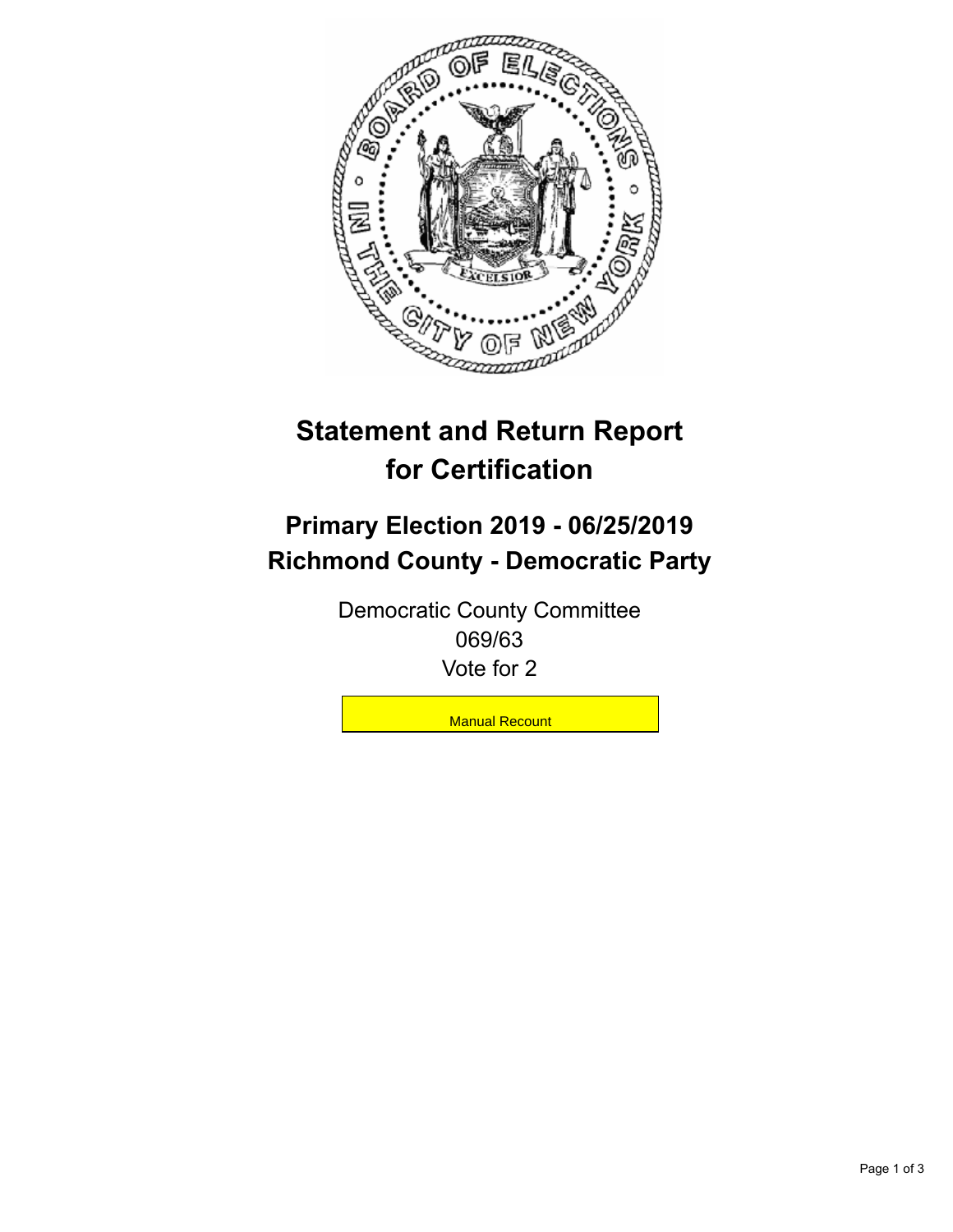

## **Assembly District 63**

| <b>PUBLIC COUNTER</b>                                    | 9  |
|----------------------------------------------------------|----|
| <b>MANUALLY COUNTED EMERGENCY</b>                        | 0  |
| ABSENTEE / MILITARY                                      | 16 |
| AFFIDAVIT                                                | 0  |
| <b>Total Ballots</b>                                     | 25 |
| Less - Inapplicable Federal/Special Presidential Ballots | 0  |
| <b>Total Applicable Ballots</b>                          | 25 |
| ELIZABETH BOSCO                                          |    |
| <b>MICHAEL BOSCO</b>                                     | 3  |
| RADHAKRISHNA MOHAN                                       | 5  |
| <b>HARISH M. SAIKORA</b>                                 | 4  |
| <b>Total Votes</b>                                       | 13 |
| Unrecorded                                               | 37 |